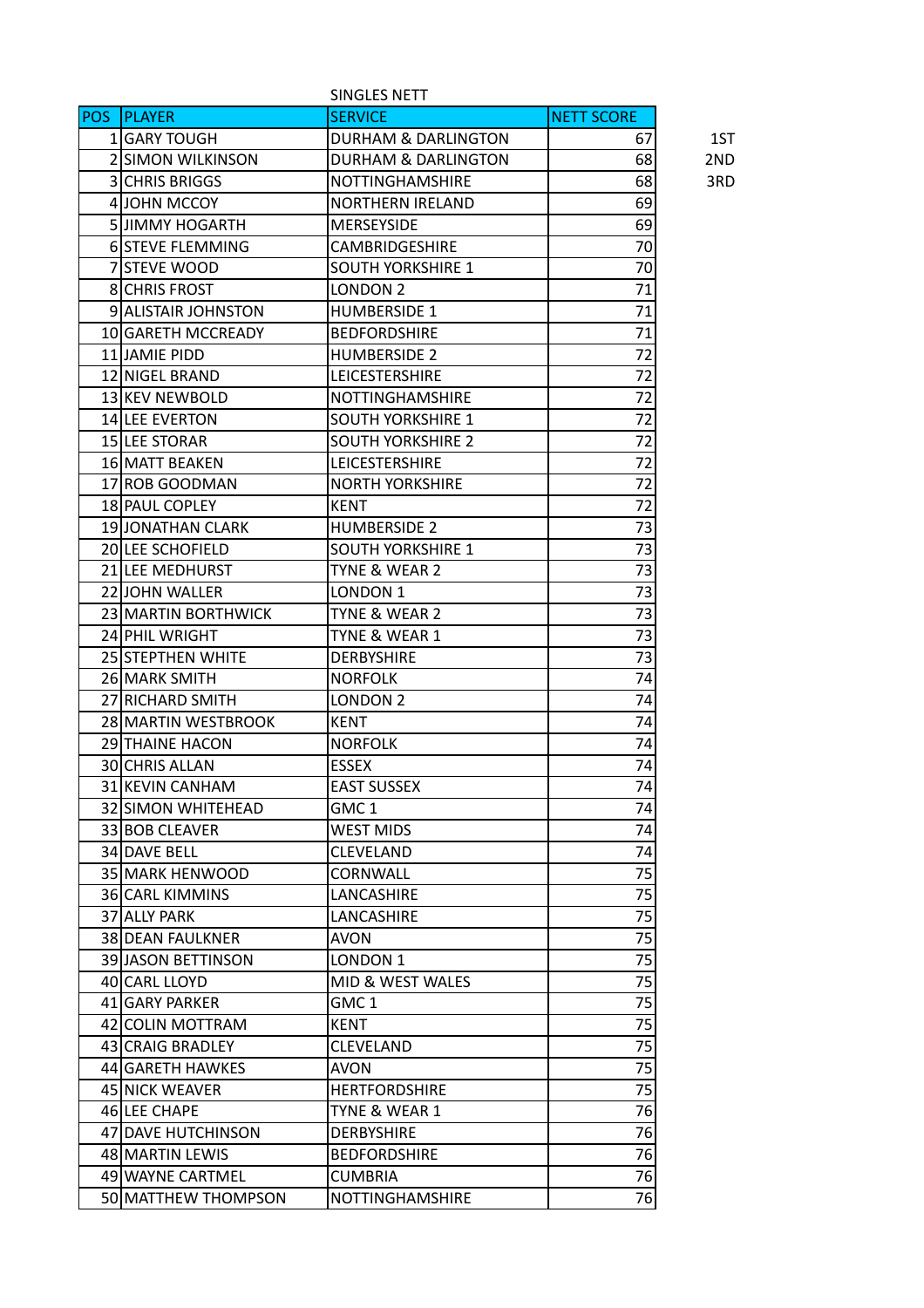| 51 MARK RILEY         | GMC <sub>2</sub>         | 76 |
|-----------------------|--------------------------|----|
| 52 RICHARD POTTER     | <b>WEST YORKSHIRE 2</b>  | 76 |
| 53 DAVE WALL          | <b>DERBYSHIRE</b>        | 76 |
| 54 KENNY BRYAN        | <b>SCOTLAND WEST 1</b>   | 76 |
| 55 CARL BLACKETT      | <b>HERTFORDSHIRE</b>     | 76 |
| 56 SHANE TOULSON      | <b>SOUTH YORKSHIRE 1</b> | 76 |
| 57 DAVY NOBLE         | <b>SCOTLAND WEST 1</b>   | 76 |
| 58 JAMES BENSON       | <b>CUMBRIA</b>           | 76 |
| 59JJOHN MUSTO         | <b>WEST YORKSHIRE 3</b>  | 76 |
| 60 PHIL HOARE         | CORNWALL                 | 77 |
| 61 PAT HOWDLE         | <b>HUMBERSIDE 2</b>      | 77 |
| 62 MIKE BURNSIDE      | <b>STAFFORDSHIRE</b>     | 77 |
| 63 CHRIS DUGGAN       | <b>WEST YORKSHIRE 3</b>  | 77 |
| 64 MICK SHOULER       | <b>SOUTH YORKSHIRE 2</b> | 77 |
| 65 RUSS SHIRES        | <b>EAST SUSSEX</b>       | 77 |
| 66 SEAN DALTON        | <b>ESSEX</b>             | 77 |
| 67 MARTIN EDEY        | <b>ESSEX</b>             | 77 |
| 68 ANDY POTHECARY     | <b>AVON</b>              | 77 |
| 69 DOMINICO SOZZO     | <b>BEDFORDSHIRE</b>      | 77 |
| 70 ALLY DANKS         | SCOTLAND WEST 1          | 77 |
| 71 PAUL CLARKE        | <b>MERSEYSIDE</b>        | 77 |
| 72 NICOL MELDRUM      | <b>GRAMPIAN</b>          | 77 |
| 73 DARREN WATSON      | <b>GRAMPIAN</b>          | 77 |
| 74 GARRY ROBINSON     | <b>SUFFOLK</b>           | 77 |
| 75 BILLY JARRETT      | <b>WEST YORKSHIRE 1</b>  | 77 |
| 76 JIMMY LAGAN        | <b>NORTH YORKSHIRE</b>   | 77 |
| 77 LES DICKSON        | <b>NORTHERN IRELAND</b>  | 77 |
| 78 TIM LEDDY          | <b>WEST YORKSHIRE 1</b>  | 77 |
| 79 NAIRN MCINTOSH     | LONDON <sub>1</sub>      | 77 |
| 80 STEVE CAIN         | <b>WEST YORKSHIRE 1</b>  | 77 |
| 81 COLIN LAWSON       | <b>SCOTLAND WEST 1</b>   | 77 |
| 82 DAVE BARKLEY       | <b>CLEVELAND</b>         | 77 |
| 83 DAMIAN SHERRINGTON | <b>BEDFORDSHIRE</b>      | 77 |
| 84 DAVID WILSON       | <b>SCOTLAND EAST</b>     | 78 |
| 85 IAN BROWN          | <b>SUFFOLK</b>           | 78 |
| 86 MARTIN CLEVERLEY   | CORNWALL                 | 78 |
| 87 KEITH JOSS         | <b>GRAMPIAN</b>          | 78 |
| 88 PAUL JOY           | <b>CAMBRIDGESHIRE</b>    | 78 |
| 89 SEAN CARLEY        | <b>HUMBERSIDE 1</b>      | 78 |
| 90 RITCHIE EVANS      | MID & WEST WALES         | 78 |
| 91 SCOTT JONES        | <b>KENT</b>              | 78 |
| 92 PETE BALLARD       | ESSEX                    | 78 |
| 93 DAVE MAKIE         | <b>SUFFOLK</b>           | 78 |
| 94 NICK CONGRAVE      | <b>WEST MIDS</b>         | 78 |
| 95 MICKY KEEPIN       | <b>AVON</b>              | 79 |
| 96 PAUL ADAMS         | <b>HERTFORDSHIRE</b>     | 79 |
| 97 DAVE SAIF          | <b>SOUTH YORKSHIRE 2</b> | 79 |
| 98 NEIL MCFADYEN      | <b>CUMBRIA</b>           | 79 |
| 99 STUART RUSHBROOK   | <b>NORFOLK</b>           | 79 |
| 100 CALUM BROWN       | <b>SCOTLAND EAST</b>     | 79 |
| 101 MARTIN O'BRIEN    | <b>SCOTLAND WEST 2</b>   | 79 |
| 102 MATT DOBSON       | <b>NORTH YORKSHIRE</b>   | 80 |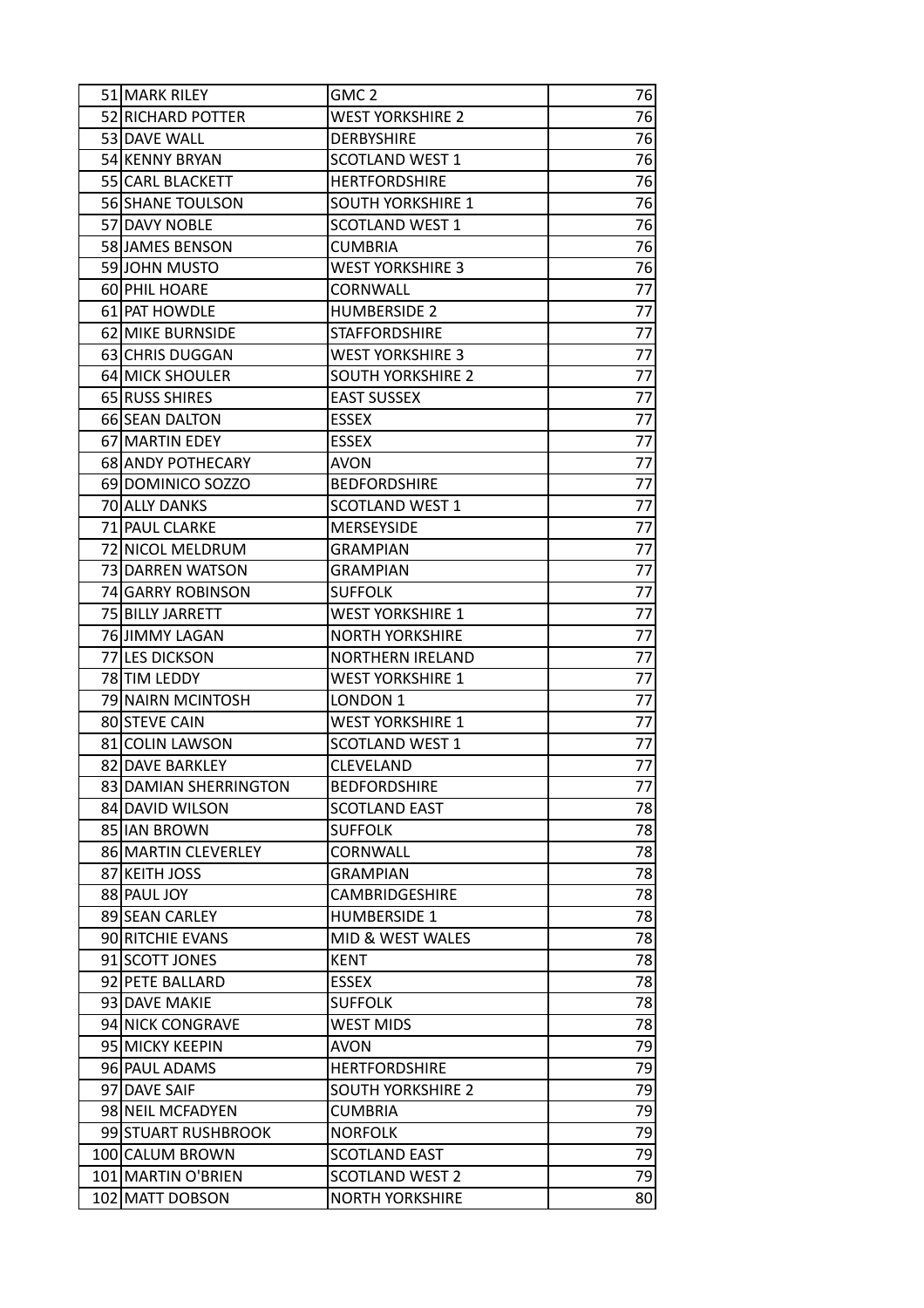| 103 GARRY TEASDALE       | TYNE & WEAR 2                   | 80 <sub>1</sub> |
|--------------------------|---------------------------------|-----------------|
| 104 DIRK ORD             | TYNE & WEAR 1                   | 80              |
| 105 BRENDY BROWN         | <b>NORTHERN IRELAND</b>         | 80              |
| 106 MARK NICHOLLS        | CORNWALL                        | 80              |
| 107 CARL GLEAVES         | GMC <sub>1</sub>                | 80              |
| 108 COLIN JONES          | <b>DURHAM &amp; DARLINGTON</b>  | 80              |
| 109 PAUL HILLABY         | <b>NORTH YORKSHIRE</b>          | 80 <sub>0</sub> |
| 110 STEVE TALBOT         | <b>WEST YORKSHIRE 2</b>         | 80              |
| 111 MARC BERRESFORD      | <b>DERBYSHIRE</b>               | 80              |
| 112 TONY LESLIE          | LONDON 1                        | 80 <sub>0</sub> |
| 113 COLIN CLARK          | <b>SCOTLAND WEST 2</b>          | 80              |
| 114 ANDY DAWSON          | GMC <sub>2</sub>                | 80              |
| 115 NEIL SPRATT          | <b>WEST YORKSHIRE 1</b>         | 81              |
| 116 LEE LOMAS            | GMC <sub>1</sub>                | 81              |
| 117 STEWART PATTERSON    | <b>SCOTLAND WEST 2</b>          | 81              |
| 118 KEVIN PEARSON        | <b>LEICESTERSHIRE</b>           | 81              |
| 119 STEVE TURNBULL       | <b>EAST SUSSEX</b>              | 81              |
| 120 ZACH OSTA            | <b>WEST YORKSHIRE 2</b>         | 81              |
| 121 CHRIS REA            | TYNE & WEAR 2                   | 81              |
| 122 ANDY SMITH           | CLEVELAND                       | 81              |
| 123 LEE DIGWEED          | <b>HERTFORDSHIRE</b>            | 81              |
| 124 BRUCE PARCELL        | <b>CAMBRIDGESHIRE</b>           | 82              |
| 125 PAUL CAMPION         | <b>STAFFORDSHIRE</b>            | 82              |
| 126 RYAN GARNHAM         | <b>EAST SUSSEX</b>              | 82              |
| 127 KEV ROBERTSON        | <b>SCOTLAND EAST</b>            | 82              |
| 128 KENNY EWEN           | <b>GRAMPIAN</b>                 | 82              |
| 129 JAS SOKHAL           | <b>STAFFORDSHIRE</b>            | 83              |
| 130 JOHN SPENCER         | LANCASHIRE                      | 83              |
| 131 GARY HAMER           | LANCASHIRE                      | 83              |
| 132 CARL GILLESPIE       | <b>WEST YORKSHIRE 2</b>         | 83              |
| 133 ADY THOMPSON         | NOTTINGHAMSHIRE                 | 83              |
| 134 BRIAN KENDALL        | <b>HEREFORD &amp; WORCESTER</b> | 83              |
| 135 STEVE FINCHER        | <b>HEREFORD &amp; WORCESTER</b> | 83              |
| 136 STEVIE HUNTER        | <b>SCOTLAND WEST 1</b>          | 83              |
| 137 ALAN BAKER           | <b>WEST MIDS</b>                | 83              |
| <b>138 DAVE BARNSLEY</b> | <b>HUMBERSIDE 2</b>             | 84              |
| 139 JAMIE REES           | MID & WEST WALES                | 84              |
| 140 CHRIS BANCROFT       | <b>DURHAM &amp; DARLINGTON</b>  | 84              |
| 141 DARREN HANDY         | <b>HEREFORD &amp; WORCESTER</b> | 84              |
| 142 DAVE HUNT            | <b>HEREFORD &amp; WORCESTER</b> | 85              |
| 143 PAUL HESFORD         | GMC <sub>2</sub>                | 85              |
| 144 STUART WOLFE         | <b>LEICESTERSHIRE</b>           | 85              |
| 145 GRANT MORROW         | <b>SOUTH YORKSHIRE 1</b>        | 85              |
| 146 NICK BIRD            | <b>WEST MIDS</b>                | 85              |
| 147 MARK SHEA            | <b>STAFFORDSHIRE</b>            | 85              |
| 148 DANNY HAGUE          | <b>HUMBERSIDE 1</b>             | 86              |
| 149 GORDON BROWN         | <b>SCOTLAND EAST</b>            | 86              |
| 150 TOM HARVEY           | <b>EAST SUSSEX</b>              | 86              |
| 151 PAUL CLARK           | <b>MERSEYSIDE</b>               | 86              |
| 152 GRAHAM JACKSON       | MID & WEST WALES                | 87              |
| 153 JAMES WOOD           | LONDON <sub>2</sub>             | 88              |
| 154 TONY MARKEY          | <b>MERSEYSIDE</b>               | 88              |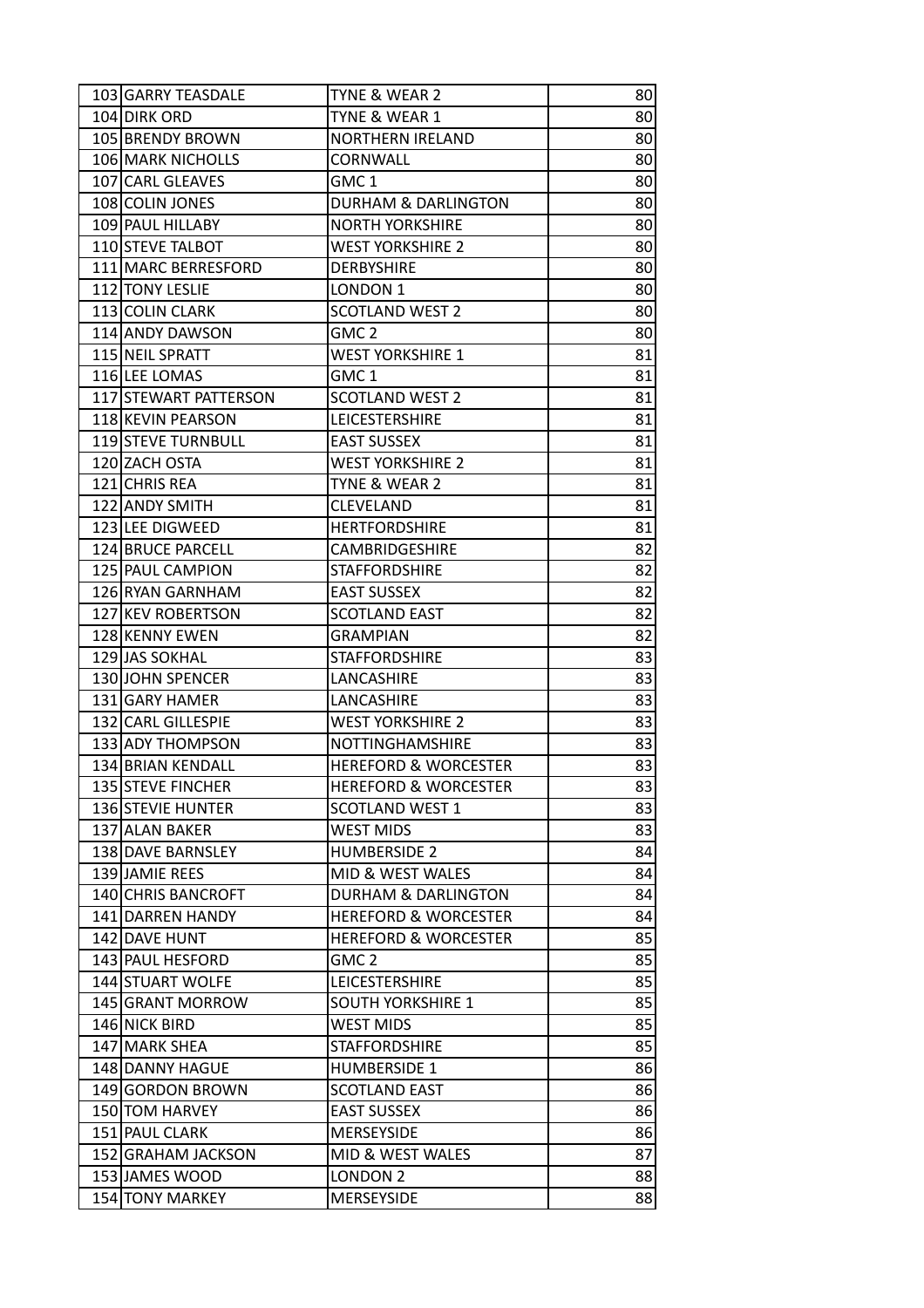|     | 155 RICKY BRADDON                          | <b>NORFOLK</b>                            | 88        |
|-----|--------------------------------------------|-------------------------------------------|-----------|
|     | 156 STEPHEN CARRUTHERS<br>157 GLENN HUNTER | TYNE & WEAR 1                             | 88        |
|     |                                            | <b>NORTHERN IRELAND</b>                   | 89        |
|     | 158JOE SHEPHERD<br>159 SCOTT COATES        | <b>CUMBRIA</b><br><b>WEST YORKSHIRE 2</b> | 91        |
|     |                                            |                                           | 91        |
|     | 160 KEITH WOODHAMS                         | MERSEYSIDE                                | 92        |
|     | 161 MATT SINCLAIR                          | LONDON <sub>2</sub>                       | 96        |
|     | 162 JED HOWARTH                            | GMC <sub>2</sub>                          | <b>DQ</b> |
|     | 163 ANDY SHAW                              | <b>WEST YORKSHIRE 3</b>                   | N/A       |
|     | 164 MICK PERCIVAL                          | CAMBRIDGESHIRE                            | N/A       |
| 165 |                                            |                                           |           |
| 166 |                                            |                                           |           |
| 167 |                                            |                                           |           |
| 168 |                                            |                                           |           |
| 169 |                                            |                                           |           |
| 170 |                                            |                                           |           |
| 171 |                                            |                                           |           |
| 172 |                                            |                                           |           |
| 173 |                                            |                                           |           |
| 174 |                                            |                                           |           |
| 175 |                                            |                                           |           |
| 176 |                                            |                                           |           |
| 177 |                                            |                                           |           |
| 178 |                                            |                                           |           |
| 179 |                                            |                                           |           |
| 180 |                                            |                                           |           |
| 181 |                                            |                                           |           |
| 182 |                                            |                                           |           |
| 183 |                                            |                                           |           |
| 184 |                                            |                                           |           |
| 185 |                                            |                                           |           |
| 186 |                                            |                                           |           |
| 187 |                                            |                                           |           |
| 188 |                                            |                                           |           |
| 189 |                                            |                                           |           |
| 190 |                                            |                                           |           |
| 191 |                                            |                                           |           |
| 192 |                                            |                                           |           |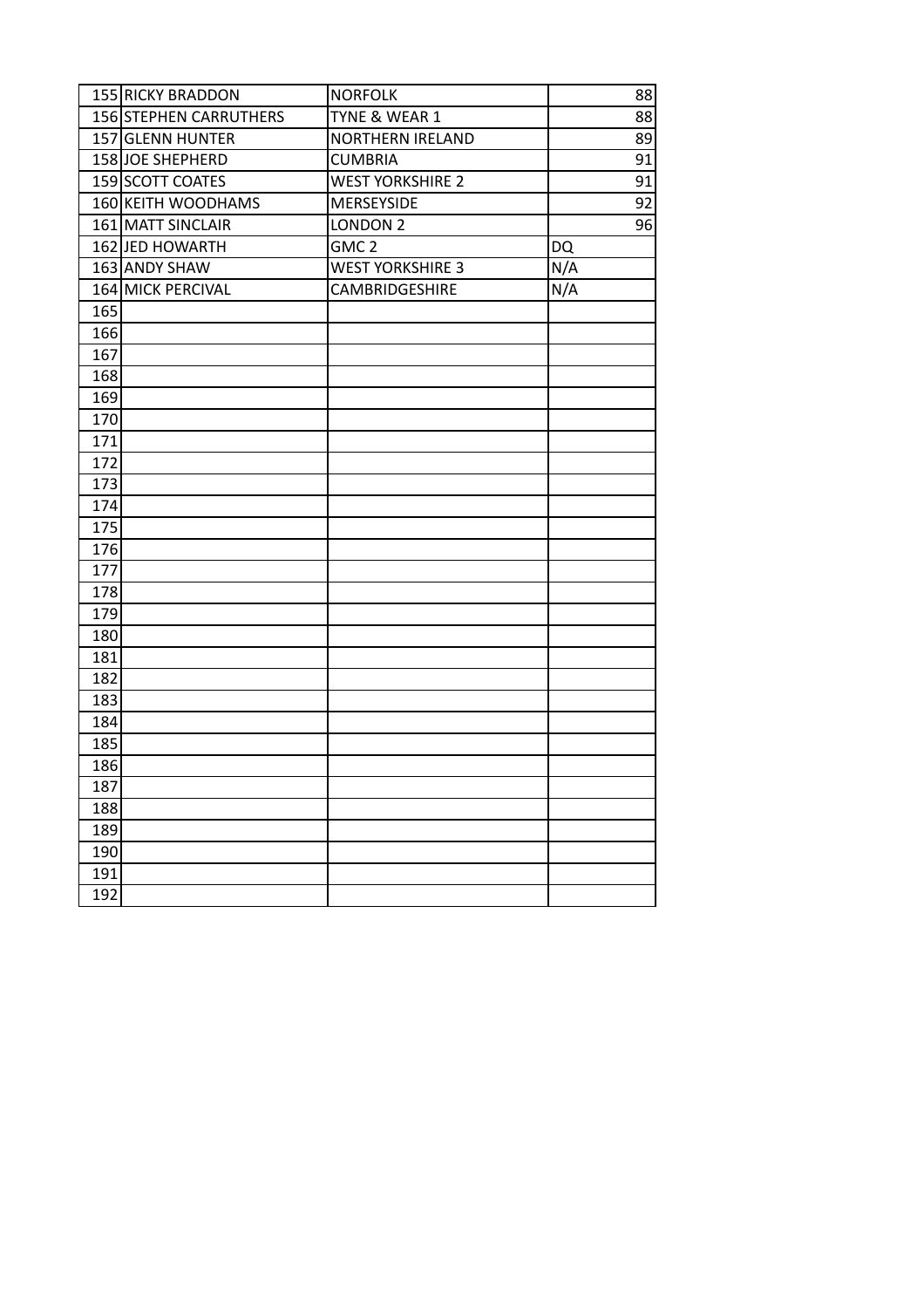| <b>WINNERS</b>        |                        |  |
|-----------------------|------------------------|--|
| <b>IJIMMY HOGARTH</b> | IMERSEYSIDE            |  |
| ISTEVE FLEMMING       | <b>ICAMBRIDGESHIRE</b> |  |
| <b>ICHRIS FROST</b>   | ILONDON 2              |  |